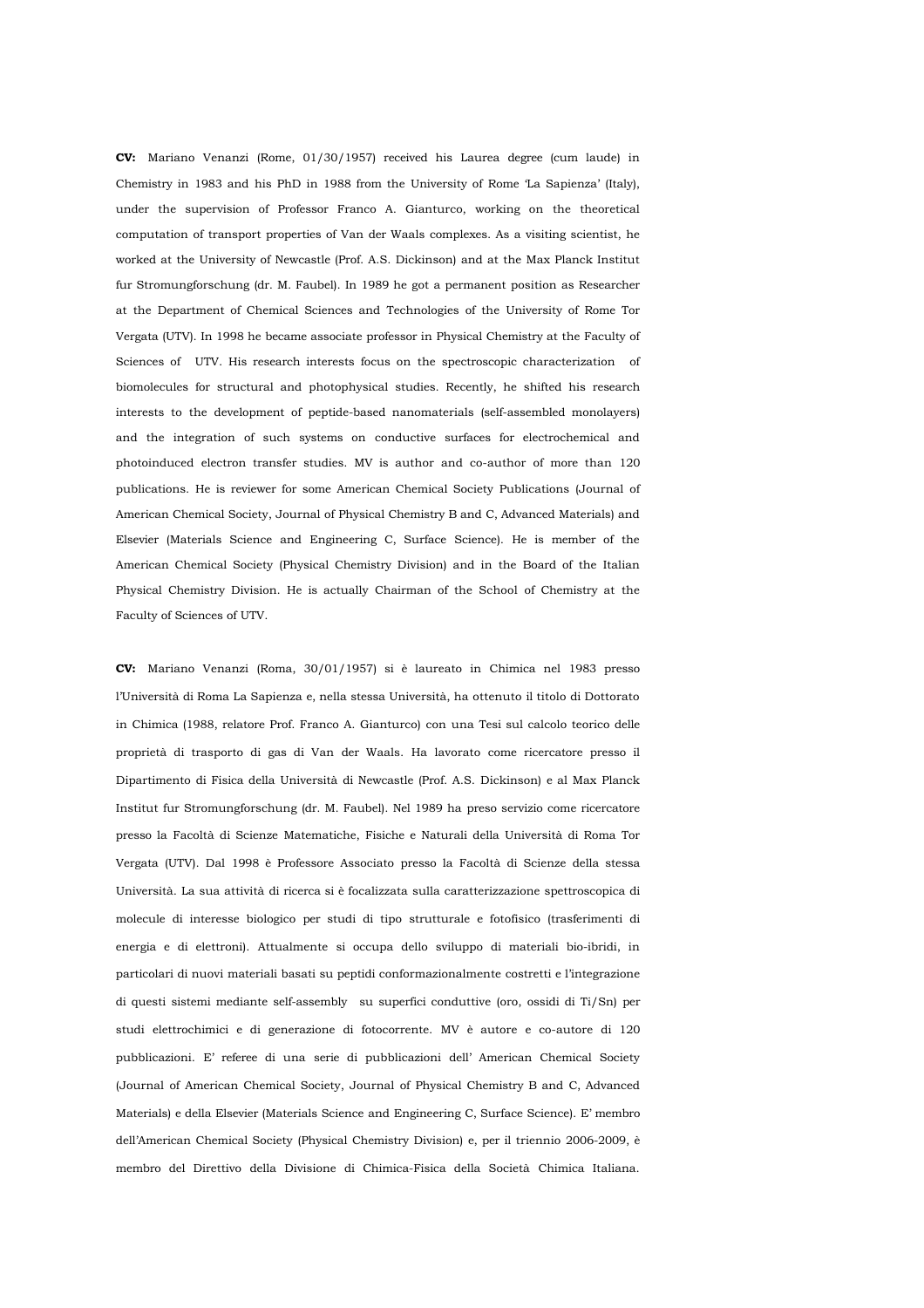Attualmente è Presidente del Consiglio di Corso di Studi in Chimica (Facoltà di Scienze,

UTV).

Publications

1) F.A.Gianturco, A.Palma and M.Venanzi 'Efficiency of (R-T) Energy Transfer in He,  $Ar-N<sub>2</sub>$  Collisions' Molecular Physics 56, 399-414 (1985)

2) F.A.Gianturco, M.Venanzi, R. Candori, F. Pirani, F.Vecchiocattivi, A.S.Dickinson and M.S.Lee 'Multiproperty Study of the He-N<sub>2</sub> Potential Energy Surface'

Chemical Physics 109, 417-429 (1986)

3) F.A.Gianturco and M.Venanzi 'Transport Properties of Van der Waals Molecules Computed form Accurate Interactions' in 'Structure and Dynamics of weakly bound Molecular Complexes' A.Weber Ed (D.Reidel Publ. Co., Dordrecht) 389-404 (1987)

4) F.A.Gianturco and M.Venanzi and A.S.Dickinson 'Computed Transport Coefficients for Van der Waals Systems via Realistic Interactions. I. The  $N<sub>2</sub>$ 

Molecule with He, Ne and Ar' Molecular Physics 65, 563-584 (1988)

5) F.A.Gianturco and M.Venanzi and A.S.Dickinson 'Computed Transport Coefficients for Van der Waals Systems via Realistic Interactions. II. The O<sub>2</sub>

Molecule with He, Ne and Ar' Molecular Physics 65, 585-598 (1988)

6) F.A.Gianturco and M.Venanzi and M.Faubel 'A Test of Recently Proposed He-N<sub>2</sub> Interactions: Angular Distributions and Rotationally Inelastic Collisions' J. Chem. Phys. 90, 2639-2650 (1989)

7) F.A.Gianturco and M.Venanzi 'Second Order Corrections to Transport Coefficients of Binary Gaseous Mixtures:  $N_2$  with He, Ne and Ar' J. Chem. Phys. 91, 2525-2536 (1989)

8) F.A.Gianturco and M.Venanzi 'Second Virial Coefficients for  $O_2$  and  $N_2$  Mixtures with Rare Gases: a computational assessment' J. Chem. Phys. 91, 5352-5358 (1989)

9) F.A.Gianturco, M.Bernardi and M.Venanzi 'Accuracy of the IOS Approximation for highly inelastic RET Collisions' Chem. Phys. Letters 165, 344-350 (1990) 10) F.A.Gianturco and J.P.Toennies, M.Bernardi and M.Venanzi The He-CO<sub>2</sub> interaction revisited: approximate rotational energy transfer efficiency indices and computed transport coefficients' J. Chem. Phys. 93, 1641-1651 (1990)

11) F.A.Gianturco and M.Venanzi and A.S.Dickinson 'Classical Trajectory calculations of transport and relaxation properties for Ar-N<sub>2</sub> mixtures'

J. Chem. Phys. 93, 5552-5562 (1990)

12) E.Chiessi, A.Palleschi, G.Paradossi, M.Venanzi and B.Pispisa 'Conformational Features and Chelating Ability of Branched-Chain Chitosan Derivatives' J. Chem. Res. (M), 2446-2454 (1991); J. Chem. Res. (S), 248-249 (1991)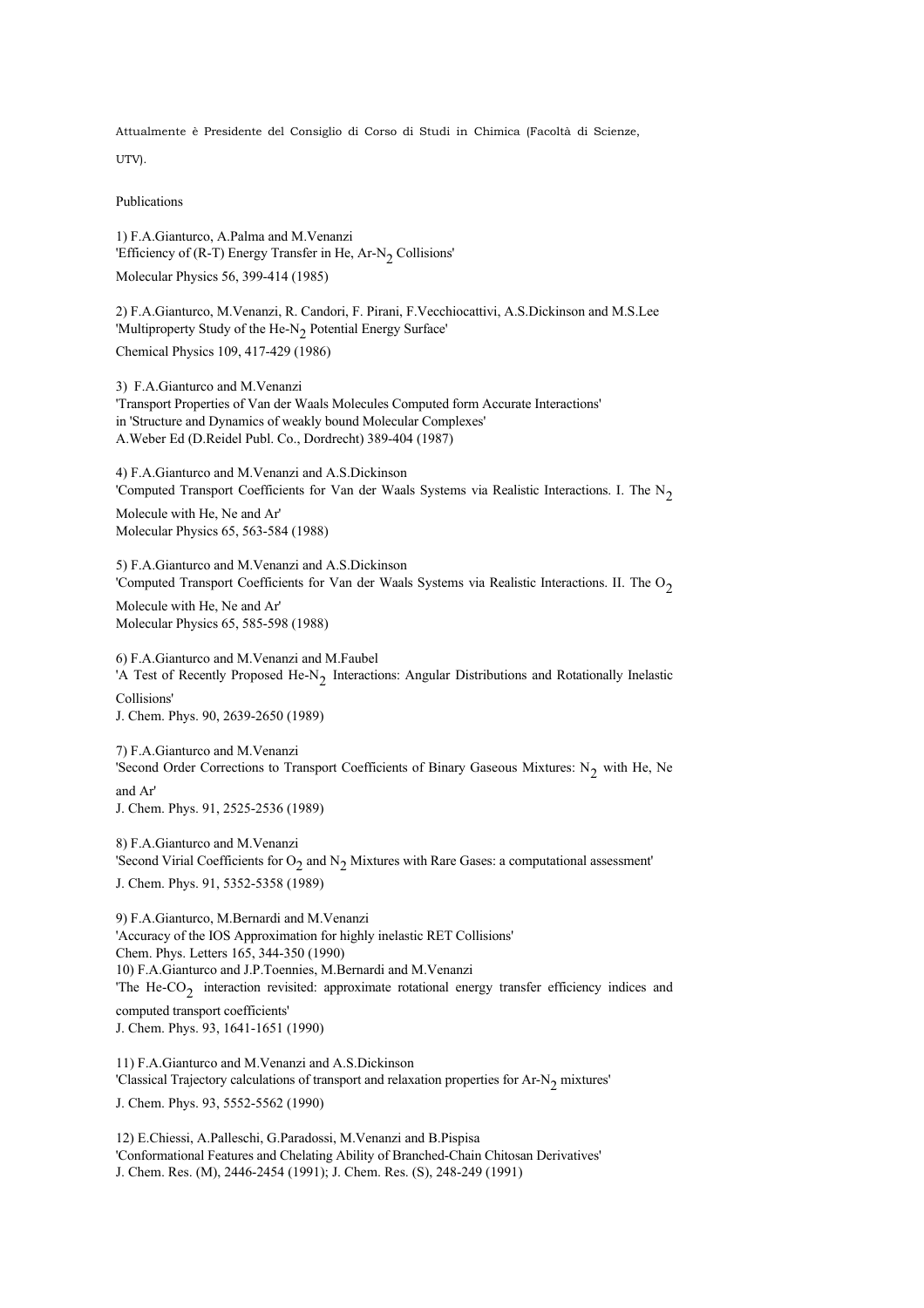13) B.Pispisa, M.D'Alagni, P.Morales, L.Nencini and M.Venanzi 'Photoinduced Electron Transfer in Poly(L-lysine) with Covalently bound Porphyrins and Naphthyl Units'

J. Inorg. Biochem. 43, 114 (1991)

14) B. Pispisa, A.Palleschi and M.Venanzi 'Structure and Reactivity of Biomimetic Systems for Electron Transfer Reactions' Trends in Physical Chemistry 2, 153-183 (1991)

15) G.Paradossi, E.Chiessi, M.Venanzi, B.Pispisa and A. Palleschi 'Branched-Chain Analogues of Linear Polysaccharides: A Spectroscopic and Conformational Investigation of Chitosan Derivatives' Int. J. Biol. Macrom. 14, 73-80 (1992)

16) E.Chiessi, G.Paradossi, M.Venanzi and B.Pispisa 'Copper Complexes Immobilized to Chitosan' J. Inorg. Biochem. 46, 109-118 (1992)

17) E.Chiessi, G.Paradossi, M.Venanzi and B.Pispisa 'Association Complexes between Fe(III) or Cu(II) ions and chitosan derivatives. A thermodynamic and spectroscopic investigation' Int. J. Biol. Macromol. 15, 145-151 (1993)

18) B.Pispisa and M.Venanzi and A.Palleschi 'Chiral Discrimination in the formation of Diastereomeric Pairs. A Thermodynamic and Conformational Investigation' J. Chem. Soc., Faraday Trans. 90, 435-443 (1994) 19) B.Pispisa, M.Venanzi and M.D'Alagni 'Photophysical Behaviour of Poly(L-lysine) carrying Porphyrin and Naphthyl Chromophores' Biopolymers 34, 435-442 (1994)

20) B.Pispisa and M.Venanzi and A.Palleschi 'Photoinduced Electron Transfer in -helical Poly(L-lysine) carrying randomly distributed Donor-Acceptor Pairs. A kinetic and Conformational Statistics Investigation' J. Chem. Soc., Faraday Trans. 90, 1857-1864 (1994)

21) B.Pispisa, M.Venanzi, A.Palleschi and G.Zanotti 'Intramolecular Transfer of Excitation Energy in sequential oligopeptides carrying Naphthalene and Protoporphyrin Chromophores' J. Mol. Liquids 61, 167-187 (1994)

22) B.Pispisa, M.Venanzi, A.Palleschi and G.Zanotti 'Intramolecular Electronic Energy Transfer between Naphtalene and Protoporphyrin Chromophores Bound to Sequential Peptides' Macromolecules, 27, 7800-7808 (1994)

23) A.Sisto, F.Bonelli, F.Centini, C.I.Fincham, E.Potier, E.Monteagudo, P.Lombardi, F.Arcamone, C.Goso, S.Manzini, A.Giolitti, C.A.Maggi, M.Venanzi and B.Pispisa 'Synthesis and Biological Evaluation of Novel NK-1 Tachykinin Receptor Antagonists: The Use of Cycloalkyl Amino Acid as a Template' Biopolymers, 36, 511-524 (1995)

24) B.Pispisa, M.Venanzi, A.Palleschi, M.D'Alagni 'Photoinduced Electron Transfer in Porphyrin-Naphtyl Pairs covalently and Randomly bound to (- Helical Poly(L-lysine)' Macrom. Chem. Phys. 196, 2809-2825 (1995)

25) B.Pispisa, M.Venanzi, A.Palleschi, G.Zanotti 'Intramolecular Electronic Energy Transfer in Peptides Carrying Naphthalene and Protoporphyrin Molecules. A Spectroscopic and Conformational Statistical Investigation' Biopolymers 36, 497-510 (1995)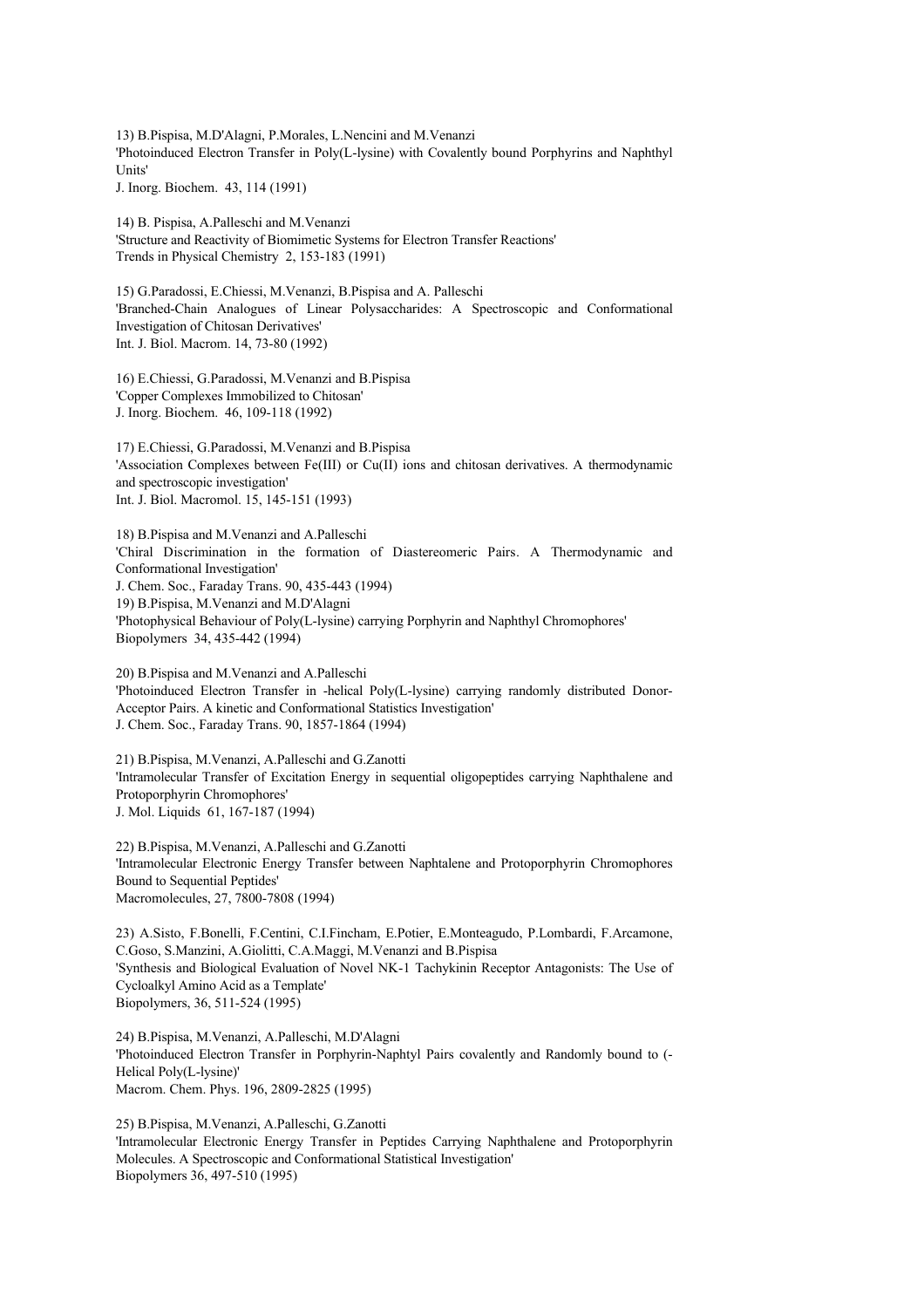26) B.Pispisa and M.Venanzi and A.Palleschi 'Stereoselective Effects in Reactions between Optically Active Compounds: a Kinetic Approach' Gazz. Chim. Ital., 125, 445-451 (1995)

27) B.Pispisa, A.Palleschi, M.Venanzi and G.Zanotti 'Conformational Statistics and Energetics Analysis of Sequential Peptides Undergoing Intramolecular Transfer of Excitation Transfer' J. Phys. Chem. 100, 6835-6844 (1996)

28) B.Pispisa, F.Cavalieri, M.Venanzi, A.Sisto, P.Lombardi 'Absorption, Emission and Chiroptical Spectra of NK1 Tachykinin Receptor Antagonists: the Role of Charge-Transfer States on the Biological Activity' Biopolymers, Peptide Science 40, 529-542 (1996)

29) G. Mei, G. Gilardi, M. Venanzi, N. Rosato, G.W. Canters and A. Finazzi Agro' 'Probing the structure and mobility of Pseudomonas aeruginosa azurin by circular dichroism and dynamic fluorescence anisotropy' Protein Science, 5, 2248-2254 (1996)

30) B.Pispisa, M.Venanzi, A.Palleschi and G. Zanotti 'Intramolecular transfer of excitation energy in short linear peptides carrying naphthalene and protoporphyrin molecules. A molecular model of electron transfer/energy transfer transition' J.of Photochem. Photobiol. A 105, 225-233 (1997)

31) B. Pispisa, A. Palleschi, M.E. Amato, A.L. Segre and M. Venanzi 'Molecular Modeling of a functionalised Aib-based octapeptide by molecular mechanics calculations restrained by NMR and fluorescence data in DMSO' Macromolecules 30, 4905-4910 (1997)

32) D.Foti, B.Lo Curto, G.Cuzzocrea, M.E.Stroppolo, F.Polizio, M.Venanzi and A.Desideri 'Spectroscopic Characterization of Recombinant Cu,Zn Superoxide Dismutase from Photobacterium leiognati expressed in E. Coli' Biochemistry, 36, 7109-7113 (1997)

33) B.Pispisa, A.Palleschi, L.Stella, M.Venanzi and C.Toniolo 'A Nitroxide Derivative as a Probe for Conformational Studies of Short Linear Peptides in Solution Spectroscopic and Molecular Mechanics Investigation' J.Phys.Chem.B 102, 7890-7898 (1998)

34) C.Toniolo, F.Formaggio, M.Crisma, J.-P.Mazaleyrat, M.Wakselman, C.George, J.R.Deschamps, J.L.Flippen-Anderson, B.Pispisa, M.Venanzi and A.Palleschi 'First Peptide-Based System of Rigid Donor-Rigid Interchromophore Spacer-Rigid Acceptor: A Structural and Photophysical Study' Chem. Eur. J. 5, 2254-2264 (1999)

35) D.Monti, M.Venanzi, G.Mancini, F.Marotti, L.La Monica and T.Boschi 'Synthesis and Complexation Properties of an Oligooxaethylene-Spacered Porphyrin Dimer Toward the Construction of a New Switchale Porphyrin Array' Eur. J. Org. Chem. 1901-1906, (1999)

36) B. Pispisa, M. Venanzi, L. Stella, A. Palleschi and G. Zanotti 'Photophysical and Structural Features of Covalently Bound Peptide-Protoporphyrin-Peptide Compounds Carrying Naphthalene Chromophores' J. Phys. Chem. B 103, 8172-8179 (1999)

37) B. Pispisa, A. Palleschi, M. Venanzi, G. Zanotti and L. Stella 'A spectroscopic and structural investigation on model compounds of biomimetic systems in solution' Recent Res. Devel. Photochem. & Photobiol. 3, 11-34 (1999)

38) B. Pispisa, L. Stella, M. Venanzi and A. Palleschi 'A spectroscopic and molecular modeling study on novel pseudopeptides exhibiting biological activity'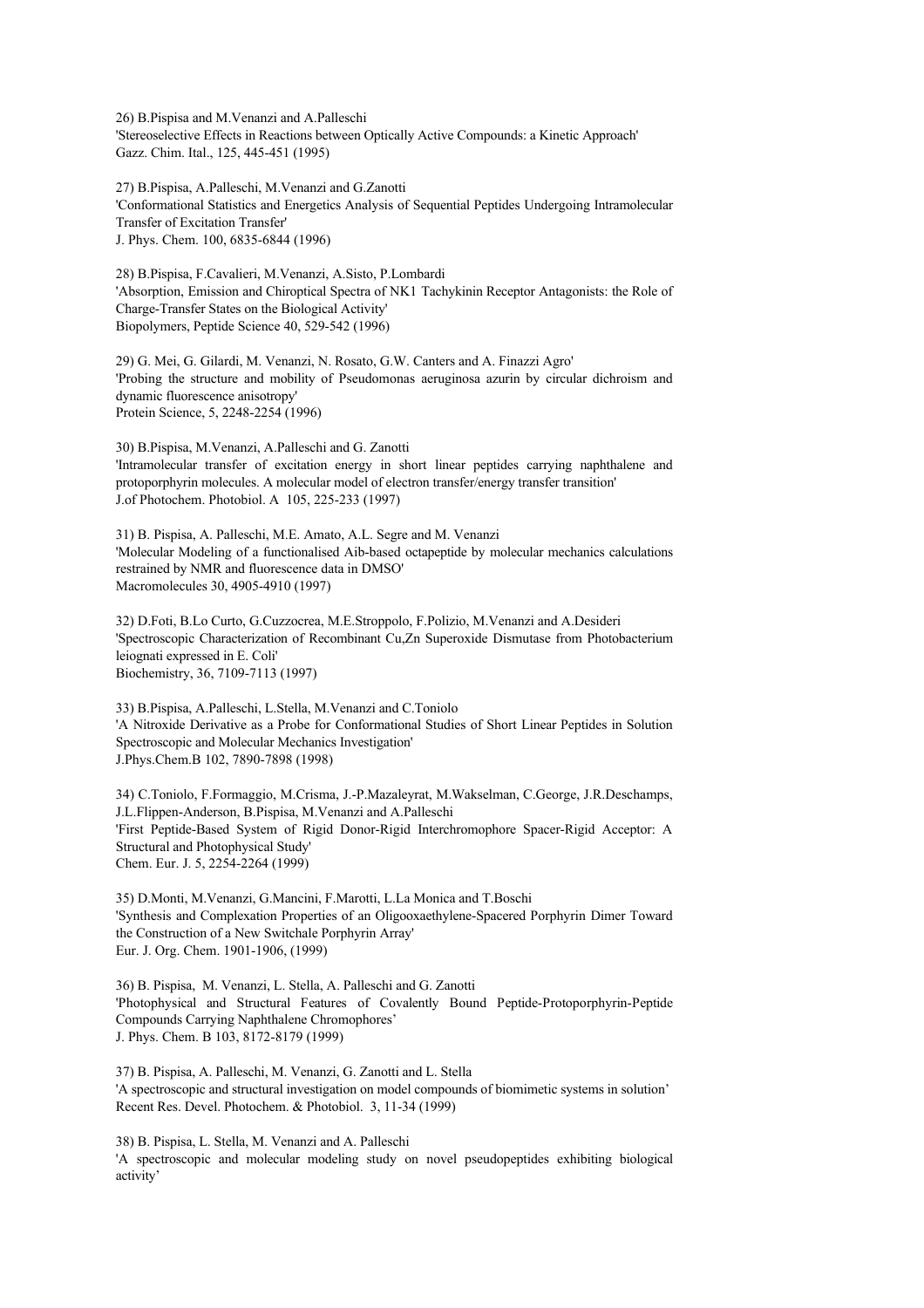J. Peptide Res. 54, 353-360 (1999)

39) B. Pispisa, L. Stella , M. Venanzi, A. Palleschi, C. Viappiani, A. Polese, F. Formaggio and C. Toniolo

'Quenching Mechanisms in Bichromophoric, 3<sub>10</sub>-Helical Aib-Based Peptides, Modulated by Chain-Length Dependent Topologies'

Macromolecules 33, 906-915 (2000)

40) B. Pispisa, L. Stella, M. Venanzi, A. Palleschi, F. Marchiori, A. Polese and C. Toniolo 'A Spectroscopic and Molecular Mechanics investigation on a series of AIB-based Linear Peptides and a Peptide Template, both containing Tryptophan and a Nitroxide Derivative as Probes' Biopolymers 53, 169-181 (2000)

41) B. Pispisa, L. Stella, M. Venanzi, A. Palleschi and G. Zanotti 'Peptide-sandwiched Protoporphyrin Compounds Mimicking Hemoprotein Structures in Solution' Biopolymers 54, 127-136 (2000)

42) B. Pispisa, L. Stella, M. Venanzi, A. Palleschi, F. Marchiori, A. Polese and C. Toniolo 'Structural features of linear, homo-Aib-based peptides in solution: a spectroscopic and molecular mechanics investigation' J. Peptide Res. 56, 298-306 (2000)

43) B. Pispisa, A. Palleschi, L. Stella, M. Venanzi, F. Formaggio, A. Polese and C. Toniolo 'Structural features of linear (Me)Val-based peptides in solution by photophysical and theoretical conformational studies' Biopolymers(Peptide Science) 55, 425-435 (2000)

44) B. Pispisa, A. Palleschi, L. Stella, M. Venanzi 'Determination of the structural features of ordered peptides in solution: effect of interprobe orientation in FRET measurements' in 'Trends in photochemistry and photobiology ', Research Trends, Trivandrum, India 8, 37 (2001)

45) D. Monti, M. Venanzi, V. Cantonetti, S. Borocci and G. Mancini 'Effect of surfactant phase transition on the inclusion behaviour of an amphiphilised porphyrin derivative' Chem. Comm. 774-775 (2002)

46) L. Stella, M. Venanzi, M. Carafa, E. Maccaroni, M. E. Straccamore, G. Zanotti, A. Palleschi, and B. Pispisa

'Structural features of model glycopeptides in solution and in membrane phase. A spectroscopic and molecular mechanics investigation'

Biopolymers 64, 44-56 (2002)

47) B.Pispisa, C. Mazzuca, A. Palleschi, L. Stella, M. Venanzi, F. Formaggio, C. Toniolo and Q. B. Broxterman

'Structural features and conformational equilibria of  $3<sub>10</sub>$ -helical peptides in solution by spectroscopic and molecular mechanics studies'

Biopolymers(Biospectroscopy) 67, 247-250 (2002)

48) R. Paolesse, D. Monti, L. La Monica, M. Venanzi, A. Froiio, S. Nardis, C. Di Natale, E. Martinelli and A. D'Amico

'Preparation and Self-Assembly of Chiral Porphyrin Diads on the Gold Electrodes of Quartz Crystal Microbalances: A Novel Potential Approach to the Development of Enantioselective Chemical Sensors'

Chem. Eur. J. 8, 2476-2483 (2002)

49) B. Pispisa, A. Palleschi, L. Stella, M. Venanzi, F. Formaggio, C. Toniolo and Q. B. Broxterman 'Effects of helical distortions on the optical properties of NH infrared absorption in short peptides in solution'

J. Phys. Chem. B 106, 5733-5738 (2002)

50) B.Pispisa, A. Palleschi, C. Mazzuca, L. Stella, A. Valeri, M. Venanzi, F. Formaggio, C. Toniolo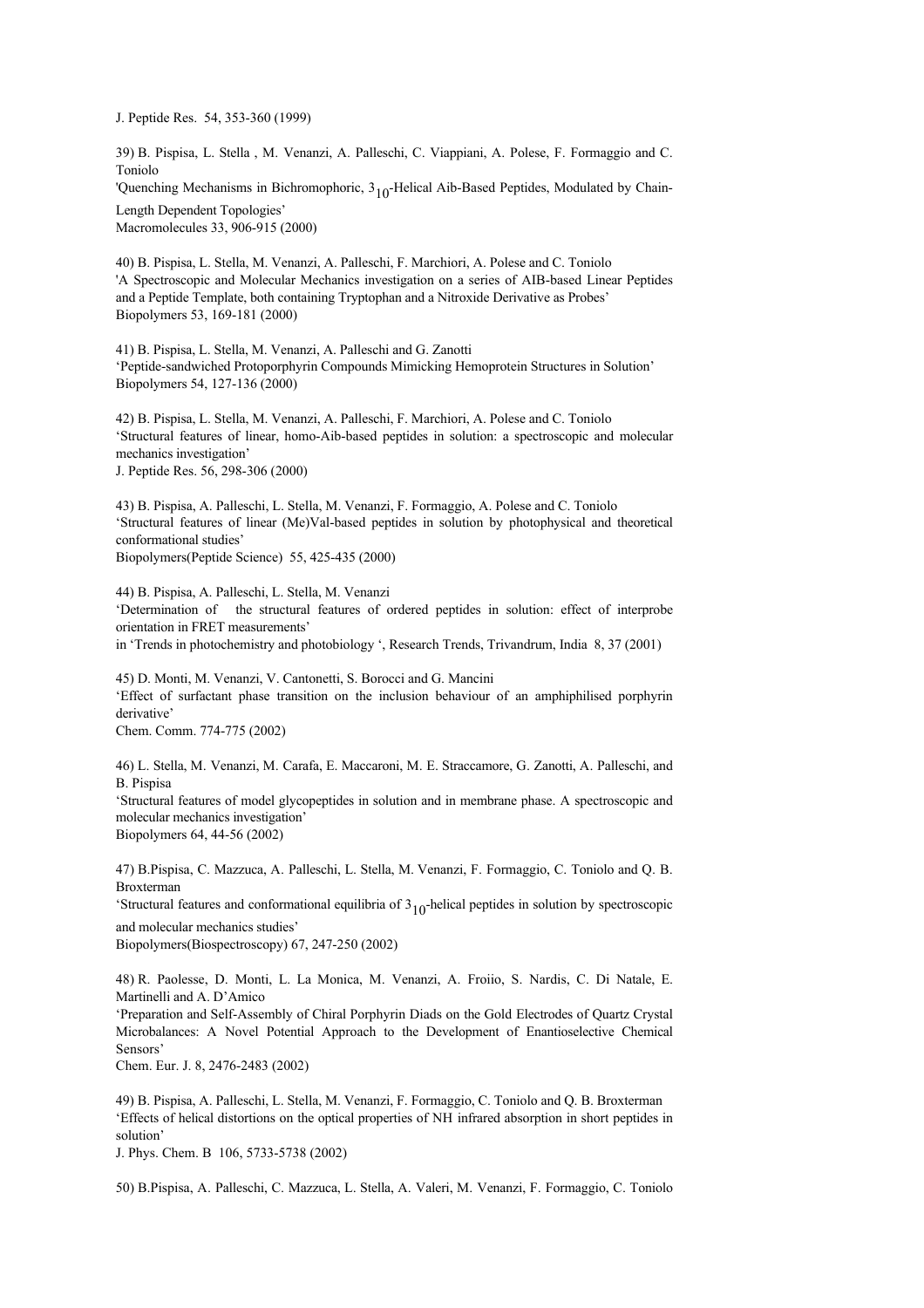and Q. B. Broxterman

'The versatility of combining FRET measurements and molecular mechanics results for determining the structural features of ordered peptides in solution' J. Fluorescence 12, 213-217 (2002)

51) S. Cianfanelli, B. Pispisa, A. Palleschi, L. Stella, M. Venanzi 'De novo design of dimeric oligopeptides carrying Fe(III)-Protoporphyrin IX as template models of hemoproteins'

in 'Recent Research developments in protein engineering', Transworld Research Network, Trivandrum, India, 2, 49-64 (2002)

52) M. Venanzi, P. Tagliatesta, A. Pastorini, P. Mari, F. Elisei, L. Latterini and K. Kadish 'Perhalogenated porphyrins as a sink of excitation energy in porphyrin heterodimers' J. of Porph. Phthal. 6, 643-652 (2002)

53) R. Paolesse, S. Nardis, M. Venanzi, M. Mastroianni, M. Russo, F. Fronczek and M.G. Vicente 'Vilsmeier formylation of 5,10,15-Triphenylcorrole: Expected and unusual products' Chem. Eur. J. 9, 1192-1197 (2003)

54) S. Borocci, F. Ceccacci, L. Galantini, G. Mancini, D. Monti, A. Scipioni and M. Venanzi 'Deracemization of an axially chiral biphenylic derivative as a tool for investigating chiral recognition in self-assemblies' Chirality 15, 441-447 (2003)

55) B. Pispisa, C. Mazzuca, A. Palleschi, L. Stella, M. Venanzi, F. Formaggio, C. Toniolo, J.P.- Mazaylerat and M. Wakselman 'Spectroscopic properties and conformational features of short linear peptides in solution: a fluorescence and molecular mechanics investigation'

J. of Fluorescence 13, 139-147 (2003)

56) M. Venanzi, A. Palleschi, L. Stella and B. Pispisa 'Peptide foldamers as building blocks for ordered nanomolecular architectures'

in 'Molecular electronic:bio-sensors and bio-computers' L. Barsanti et al. Eds., Kluwer Acad. Publ. (2003), pg. 236-254.

57) R. Pizzoferrato, M. Berliocchi, A. Di Carlo, P. Lugli, M. Venanzi, A. Micozzi, A. Ricci and C. Lo Sterzo 'Improvement of the extended one-pot (EOP) procedure to form poly(arylethylene)s and investigation

of their electrical and optical properties'

Macromolecules 36, 2215-2223 (2003)

58) D. Monti, A. Pastorini, M. Venanzi, S. Borocci and G. Mancini 'Spectroscopic studies on the selective inclusion of amphiphilised porphyrin derivatives in micellar phase'

J. of Porphyrins and Phthalocyanines 7, 181-190 (2003)

59) B. Pispisa, C. Mazzuca, A. Palleschi, L. Stella, M. Venanzi, M. Wakselman, J.-P. Mazaleyrat, M. Rainaldi, F. Formaggio and C. Toniolo

'A combined spectroscopic and theoretical study of a series of conformationally restricted hexapeptides carrying a rigid binaphthyl-nitroxide donor-acceptor pair' Chem. Eur. J. 9, 4084-4093 (2003)

60) A.S. Abreu, N.O. Silva, P.M.T. Ferreira, M.J.R.P. Queiroz and M. Venanzi 'New ,-Bis(benzo[b]thienyl)dehydroalanine derivatives: synthesis and cyclization' Eur. J. Org. Chem. 4792-4796 (2003)

61) L. Stella, C. Mazzuca, M. Venanzi, A. Palleschi, M. Didonè, F. Formaggio, C. Toniolo and B. Pispisa

'Aggregation and Water-Membrane Partition as Major Determinants of the Activity of the Antibiotic Peptide Trichogin GA IV'

Biophysical Journal 86, 936-945 (2004)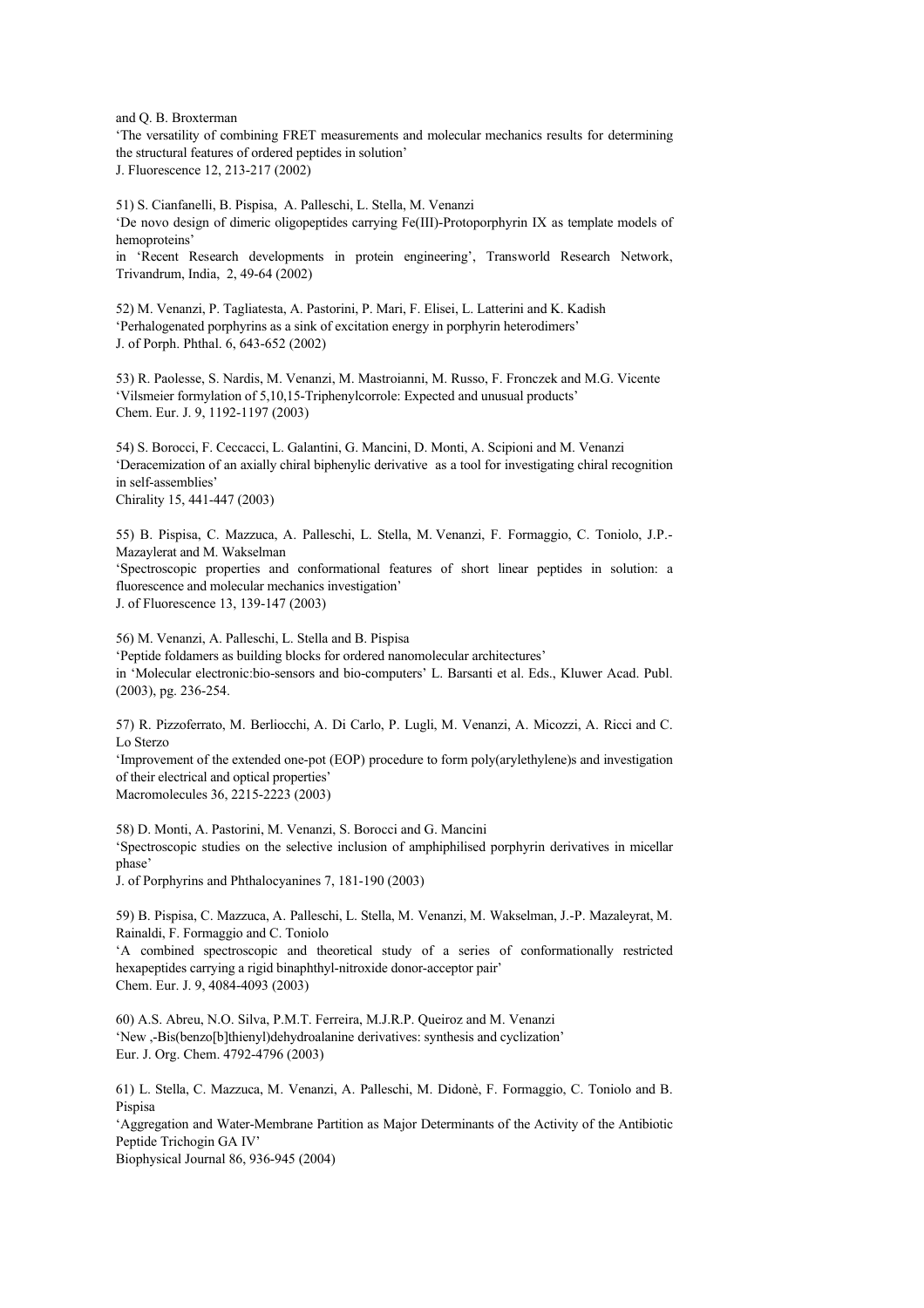62) D. Monti, V. Cantonetti, M. Venanzi, F. Ceccacci, C. Bombelli and G. Mancini 'Interaction of a chiral functionalised porphyrin derivative with chiral micellar aggregates' Chem. Commun., 972-973, (2004).

63) V. Cantonetti, D. Monti, M. Venanzi, C. Bombelli, F. Ceccacci and G. Mancini 'Interaction of a chiral functionalised porphyrin derivative with chiral micellar aggregates. Construction of a system with stereoselective cytochrome-P450 biomimetic activity' Tetrahedron: Asymmetry 15, 1969-1977 (2004)

64) A.S. Abreu, P.M.T. Ferreira, M.J.R.P. Queiroz, E. Gatto and M. Venanzi 'Sonogashira cross-coupling of dehydroamino acid derivatives and phenylacetylenes' Eur. J. Org. Chem. 3985-3991 (2004)

65) M. Venanzi, A.Valeri, A. Palleschi, L.Stella, L. Moroder. F. Formaggio, C. Toniolo and B. Pispisa

'Structural properties and photophysical behavior of conformationally constrained hexapeptides functionalized with a new fluorescent analog of tryptophan and a nitroxide radical quencher' Biopolymers 75, 128-139 (2004)

66) D. Monti, M. Venanzi, M. Russo, G. Bassetti, C. Goletti, M. Montalti, N. Zaccheroni, L. Prodi, R. Rella, M.G. Manera, G. Mancini, C. Di Natale and R. Paolesse 'Spontaneous deposition of amphiphilic porphyrin films on glass' New J. Chem. 28, 1123-1128 (2004)

67) M. Venanzi, G. Bocchinfuso, A. Palleschi, A.S. Abreu, P.M.T. Ferreira and M.J.R.P. Queiroz 'New fluorescent benzo[b]thienyl amino acid derivatives based on sulphanylphenyl benzo[b] thiophenes'

J. Photochem. Photobiol. A: Chem. 170, 181-188 (2005)

68) C. Mazzuca, L. Stella, M. Venanzi, F. Formaggio, C. Toniolo and B. Pispisa 'Mechanism of membrane activity of the antibiotic Trichogin GA IV: A two state transition controlled by peptide concentration' Biophys. J. 88, 3411-3421 (2005)

69) D. Monti, M. Venanzi, G. Mancini, C. Di Natale and R. Paolesse 'Supramolecular chirality control by solvent changes. Solvodichroic effect on chiral porphyrin aggregation' Chem. Comm. 2471-2473 (2005)

70) C. Bombelli, G. Caracciolo, P. Di Profio, M. Diociaiuti, P. Luciani, G. Mancini, C. Mazzuca, M. Marra, A. Molinari, D. Monti, L. Toccacieli and M. Venanzi 'Inclusion of a photosensitizer in liposomes formed by a DMPC/Gemini surfactant: correlation between physicochemical and biological features of the complexes' J. Med. Chem. 48, 4882-4891 (2005)

71) M. Venanzi, E. Gatto, G. Bocchinfuso, A. Palleschi, L. Stella, F. Formaggio and C. Toniolo 'Dynamics of formation of a helix-turn-helix structure in a membrane active peptide: A time-resolved spectroscopic study' ChemBioChem 7, 43-45 (2006)

72) M. Venanzi, G. Pace, A. Palleschi, L. Stella, P. Castrucci, M. Scarselli, M. De Crescenzi, F. Formaggio, C. Toniolo, G. Marletta 'Densely-packed self-assembled monolayers on gold surfaces from a conformationally constrained helical hexapeptide' Surface Science 600, 409-416 (2006)

73) I. Bourais, A. Amine, M. Venanzi, L. Micheli, D. Moscone and G. Palleschi 'Development and application of a two-phase clean-up system in food samples prior to fluorescence analysis of aflatoxins' Microchim. Acta 153, 101-108 (2006)

74) F. Caporossi, B. Floris, P. Galloni, E. Gatto and M. Venanzi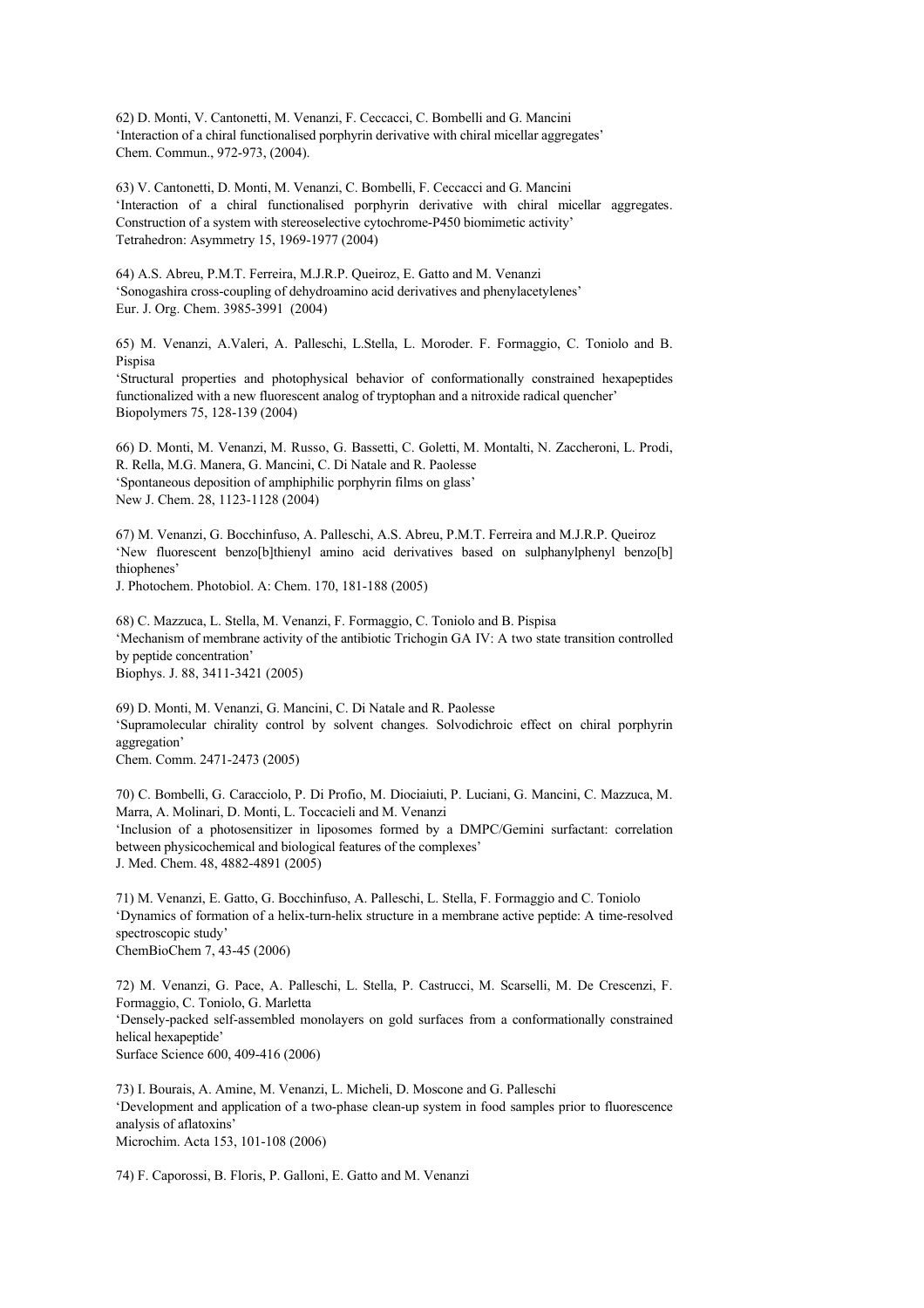'Enhanced Electron Transfer Rate in a Rigid Ferrocene-Fulleropyrrolidine Dyad' Eur. J. Org. Chem. 4362-4366 (2006)

75) G. Pace, M. Venanzi, P. Castrucci, M. Scarselli, M. De Crescenzi, A. Palleschi, L. Stella, F. Formaggio, C. Toniolo, G. Marletta 'Static and dynamic features of a helical hexapeptide chemisorbed on a gold surface' Mat. Sci. Eng. C 26, 918-923 (2006)

76) B. Pispisa, L. Stella, C. Mazzuca and M. Venanzi

'Trichogin topology and activity in model membranes as determined by fluorescence spectroscopy' In Reviews in Fluorescence, C.D. Geddes and J.R. Lakowicz Eds., Springer Science, USA, vol. 3, 47-70 (2006).

77) E. Gatto, C. Mazzuca, L. Stella, M. Venanzi, C. Toniolo and B. Pispisa 'Effect of peptide lipidation on membrane perturbing activity: a comparative study on two trichogin analogues'

J. Phys. Chem. B 110, 22813-22818 (2006)

78) M. Venanzi, E. Gatto, G. Bocchinfuso, A. Palleschi, L. Stella, C. Baldini, F. Formaggio and C. Toniolo

'Peptide folding dynamics: a time resolved study from the nanosecond to the microsecond time regime'

J. Phys. Chem. B 110, 22834-22841 (2006)

79) P. Castrucci, F. Tombolini, M. Scarselli, E. Speiser, S. Del Gobbo, W. Richter, M. De Crescenzi, M. Diociaiuti, E. Gatto and M. Venanzi 'Large photocurrent generation in multiwall carbon nanotubes' Appl. Phys. Lett. 89, 253107 (2006)

80) G. Bocchinfuso, L. Stella, S. Martinelli, E. Flex, C. Carta, F. Pantaloni, B. Pispisa, M. Venanzi, M. Tartaglia, A. Palleschi 'Structural and functional effects of disease-causing amino acid substitutions affecting residues Ala72 and Glu76 of the protein tyrosine phosphatase SHP-2'

Proteins 66, 963-974 (2007)

81) P. Stepanek, M. Dukh, D. Saman, J. Moravcova, L. Kniezo, D. Monti, M. Venanzi, G. Mancini and P. Drasar 'Synthesis and solvent driver self-aggregation studies of meso-C-glycoside-porphyrin derivatives' Org. Biomol. Chem. 5, 960-970 (2007)

82) D. Monti, M. Venanzi, M. Stefanelli, A. Sorrenti, G. Mancini, C. Di Natale and R. Paolesse 'Chiral Amplification of Chiral Porphyrin Derivatives by Templated Heteroaggregation' J. Am. Chem. Soc. 129, 6688-6689 (2007)

83) L. Stella, M. Burattini, C. Mazzuca, A. Palleschi, M. Venanzi, I. Coin, C. Peggion, C. Toniolo and B. Pispisa

'Alamethicin Interaction with Lipid Membranes: A Spectroscopic Study on Synthetic Analogues' Chemistry&Biodiversity 4, 1299-1312 (2007)

84) M. De Crescenzi, F. Tombolini, M. Scarselli, S. Del Gobbo, E. Speiser, P. Castrucci, M. Diociaiuti, S. Casciardi, E. Gatto, M. Venanzi 'Visible and near ultraviolet photocurrent generation in carbon nanotubes' Surf. Sci. 601, 2810-2813 (2007)

85) E. Gatto, M. Venanzi, A. Palleschi, L. Stella, B. Pispisa, L. Lorenzelli, C. Toniolo, F. Formaggio, G. Marletta 'Self-Assembled peptide monolayers on interdigitated gold microelectrodes' Mat. Sci. Eng. C 27, 1309-1312 (2007)

86) M. Scarselli, S. Masala, P. Castrucci, M. De Crescenzi, E. Gatto, M. Venanzi, A. Karmous, P.D. Szkutnik, A. Ronda, I. Berbezier

'Optoelectronic properties in quantum-confined germanium dots'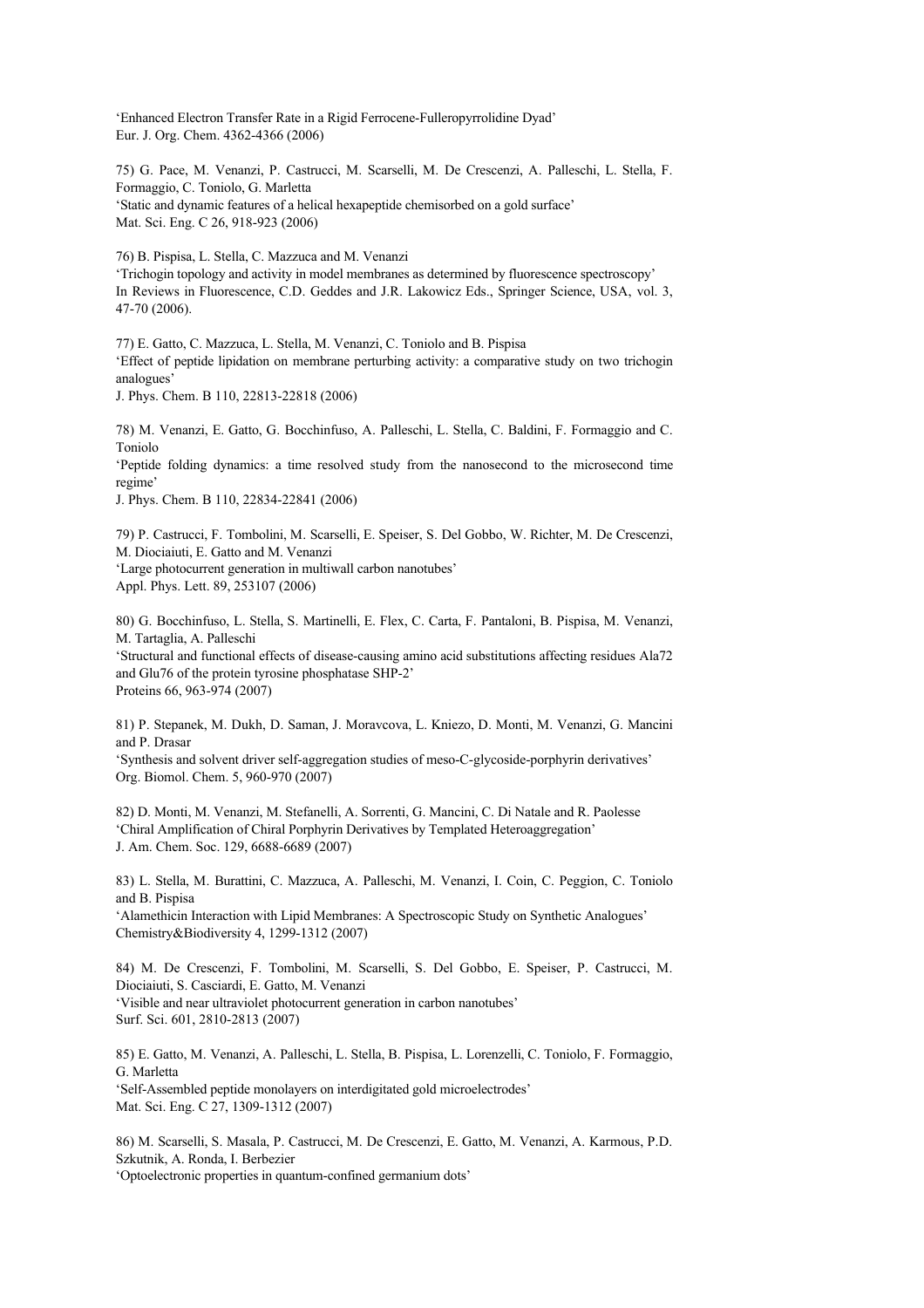Appl. Phys. Lett. 91, 141117 (2007)

87) M. Stefanelli, D. Monti, M. Venanzi, R. Paolesse 'Kinetic and spectroscopic studies on the self-aggregation of a meso-substituted amphiphilic corrole derivative' New J. Chem. 31, 1722-1725 (2007)

88) C. Bombelli, S. Borocci, O. Cruciani, G. Mancini, D. Monti, A.L. Segre, A. Sorrenti, M. Venanzi 'Chiral recognition of dipeptides in bio-membrane models: the role of amphiphilic hydrophobic chains' Tetrahedron: Asymmetry 19, 124-130 (2008)

89) E. Gatto, L. Stella, F. Formaggio, C. Toniolo, L. Lorenzelli, M. Venanzi 'Electroconductive and photocurrent generation properties of self-assembled monolayers formed by functionalized, conformationally-constrained peptides on gold electrodes' J. Pept. Sci. 14, 184-191 (2008)

90) M. Venanzi, O. N. Oliveira Jr., V. Soldi Editorial of the special issue 'Nano meets Bio' Mat. Sci. Eng. C 28 465-466 (2008)

91) R. Paolesse, A. Alimelli, A. D'Amico, M. Venanzi, G. Battistini, M. Montalti, D. Filippini, I. Lundström and C. Di Natale 'Insights on the chemistry of a,c-biladienes froma CSPT investigation' New J. Chem. 32 1162-1166 (2008) 92) L. Stella, M. Venanzi, K. Hahm, F. Formaggio, C. Toniolo and B. Pispisa 'Shining a light on peptide-lipid interactions' Chemistry Today 26 44-46 (2008)

93) E. Gatto, A. Porchetta, L. Stella, I. Guryanov, F. Formaggio, C. Toniolo, B. Kaptein, Q.B. Broxterman and M. Venanzi 'Conformational effects on the electron transfer efficiency in peptide foldamers based on , disubstituted glycyl residues' Chem.&Biodiv. 5 1263-1278 (2008)

94) C. Bombelli, F. Bordi, S. Ferro, L. Giansanti, G. Jori, G. Mancini, C. Mazzuca, D. Monti, F. Ricchelli, S. Sennato and M. Venanzi 'New cationic liposomes as vehicles of m-tetrahydroxyphenylchlorin in photdynamic therapy of infectious diseases' Molecular Pharmaceutics 5 672-679 (2008)

95) M. De Crescenzi, M. Scarselli, A. Sgarlata, S. Masala, P. Castrucci, E. Gatto, M. Venanzi, A. Karmous, A. Ronda, P.D. Szkutnik, I. Berbezier 'Photocurrent generation from Ge nanodots in the near UV and visible region' Superl. and Microstr. 44 331-336 (2008)

96) G. Bocchinfuso, C. Mazzuca, C. Saracini, M. Venanzi, L. Micheli, G. Palleschi, A. Palleschi 'Receptors for organochlorine pesticides based on calixarenes' Microchim. Acta 163 195-202 (2008)

## Proceedings

1) G.Paradossi, A.Palleschi, E.Chiessi, M.Venanzi and B.Pispisa 'A spectroscopic and conformational investigation on branched-chain analogues of linear polysaccharides and on their association complexes with Cu(II) and Fe(III) ions' in Spectroscopy of Biological Molecules, R.E.Hester and R.B.Girling Eds., The Royal Society of Chemistry 201-202 (1991)

2) B.Pispisa, A.Palleschi, M.Venanzi and G.Zanotti 'Conformational Features of Sequential Peptides Probed by Fluorescent Donor-Acceptor Pairs'. in Peptides: Chemistry, Structure and Biology, R.S.Hodges, J.A.Smith, Eds.; Escom, Leiden, The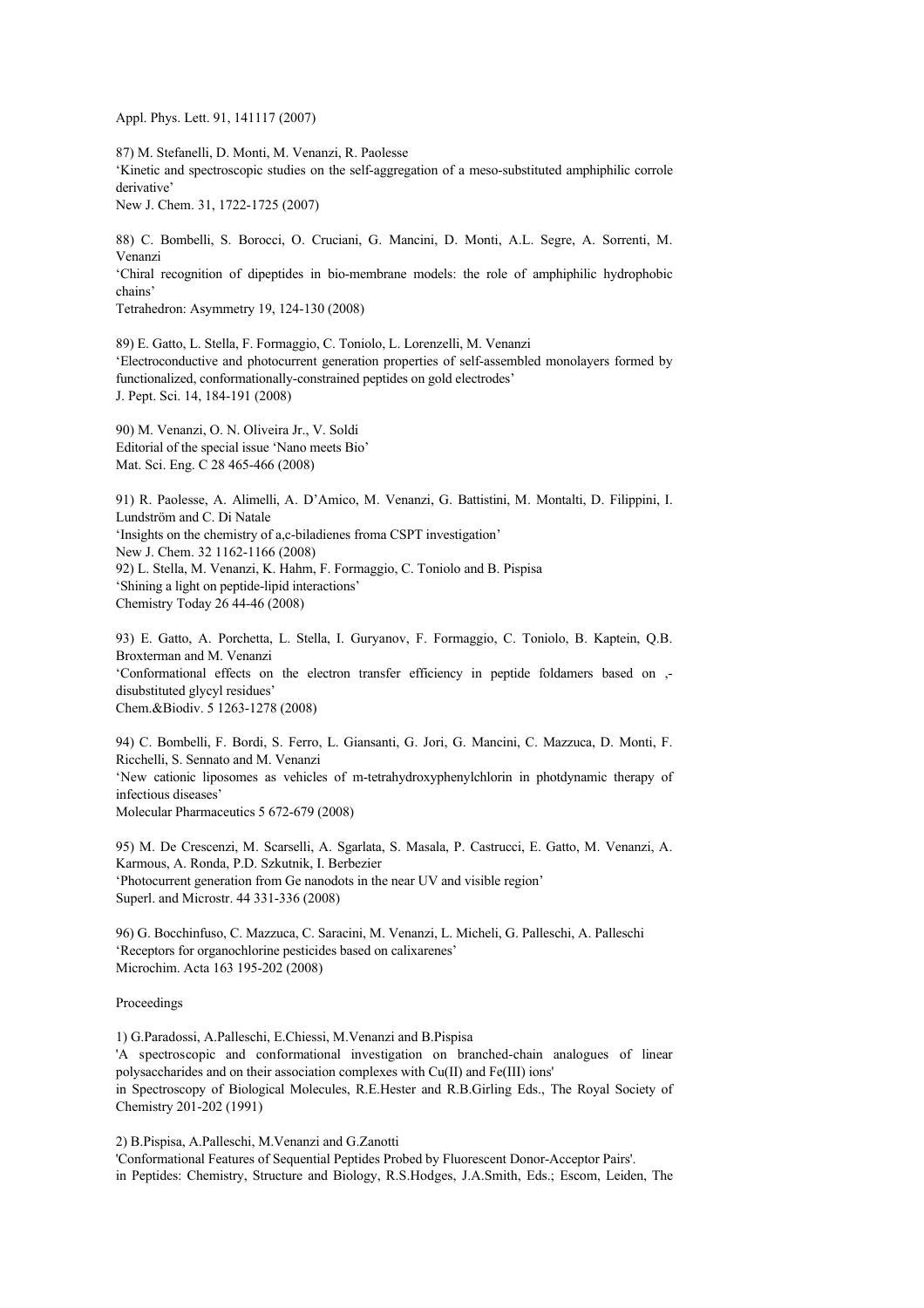Netherlands (1994), p. 812-814.

3) B.Pispisa, M.Venanzi, A.Palleschi, G.Zanotti

'Chiroptical, IR and Fluorescence Spectra of Short Linear Peptides in Methanol and Water-Methanol Mixtures'

in Spectroscopy of Biological Molecules, J.C.Merlin, Ed.; Kluwer Academic Publishers, Dordrecht (1995) 57-58.

4) B.Pispisa, M.Venanzi, A.Sisto and P.Lombardi

'A Spectroscopic Investigation on Novel NK-1 Tachykinin Receptor Antagonists' in Peptides: Chemistry, Structure and Biology, P.T.P.Kaumaya, R.S.Hodges, Eds.; Mayflower Scientific Ltd., England 229-230 (1996)

5) F.Cavalieri, M.Venanzi, A.Sisto, B.Pispisa

'A Fluorescence and Chiroptical Investigation on novel NK1 Tachykinin Receptor Antagonists' in Spectroscopy of Biological Molecules: Modern Trends,

P.Carmona et al. (eds.), Kluwer Academic Publ., Netherlands (1997), 477-478.

6) A.Sisto,R.Cirillo,B.Conte, C.I.Fincham, E.Monteagudo, E.Potier, R.Terracciano, F.Cavalieri, M.Venanzi and B.Pispisa

'Structure-activity relationships and spectroscopic insights into a series of retro-inverso Tachykinin NK-1 receptor antagonists'

Peptides: Frontiers of Peptide Science, J.P.Tam and P.T.P. Kaumaya Eds.; Kluwer Academic Publ., Dordrecht (1999), 186-187

7) C.Toniolo, F.Formaggio, M.Crisma, J.P.Mazaleyrat, M.Wakselman, C.George, J.L.Flippen-Anderson, B.Pispisa, M.Venanzi and A.Palleschi

'First peptide-based system of rigid donor, rigid acceptor and rigid interchromophore spacer: A conformational and photophysical study'

Peptides: Frontiers of Peptide Science, J.P.Tam and P.T.P. Kaumaya Eds.; Kluwer Academic Publ., Dordrecht (1999), 378-380

8) B.Pispisa, M.E.Amato, A.Palleschi, M.Venanzi, G.Zanotti and A.L.Segre

'Conformational calculations restrained by NMR and Fluorescence data on functionalized Aib-based peptides'

Peptides: Frontiers of Peptide Science, J.P.Tam and P.T.P. Kaumaya Eds.; Kluwer Academic Publ., Dordrecht (1999), 426-427

9) B. Pispisa, C. Mazzuca, L. Stella, M. Venanzi, A. Palleschi, F. Formaggio, C. Toniolo and Q.B. Broxterman

'Structural features of Short, Linear Peptides in Solution by Fluorescence and Molecular Mechanics Studies'

in 'Peptides: The Wave of the Future', M. Lebl and R.A. Houghten Eds., American Peptide Soc. (2001)

10) L. Stella, C. Mazzuca, A. Palleschi, M. Venanzi, F. Formaggio, C. Toniolo, L. Moroder and B. Pispisa

'Mechanism of membrane permeabilization by the lipopeptaibol trichogin GA IV and its fluorescent analogues'

in Peptides 2002, E. Benedetti and C. Pedone Eds., Ed. Ziino, Napoli, Italy (2002), pg.894-895

11) L. Stella, M. Venanzi, A. Palleschi, A. Canini, M. Carafa, G. Zanotti and B. Pispisa 'Structural studies of glycopeptide-membrane association' in Peptides 2002, E. Benedetti and C. Pedone Eds., Ed. Ziino, Napoli, Italy (2002), pg. 896-897

12) M. Venanzi, A. Palleschi, L. Stella, A. Valeri, F. Formaggio, C. Toniolo, L. Moroder and B. Pispisa

'Solution structural features of linear peptides carrying new fluorescent analogues of tryptophan' in Peptides 2002, E. Benedetti and C. Pedone Eds., Ed. Ziino, Napoli, Italy (2002), pg.912-913

13) B. Pispisa, L. Stella, M. Venanzi, A. Palleschi, M. Wakselman, J.P. Mazaylerat, F. Formaggio and C. Toniolo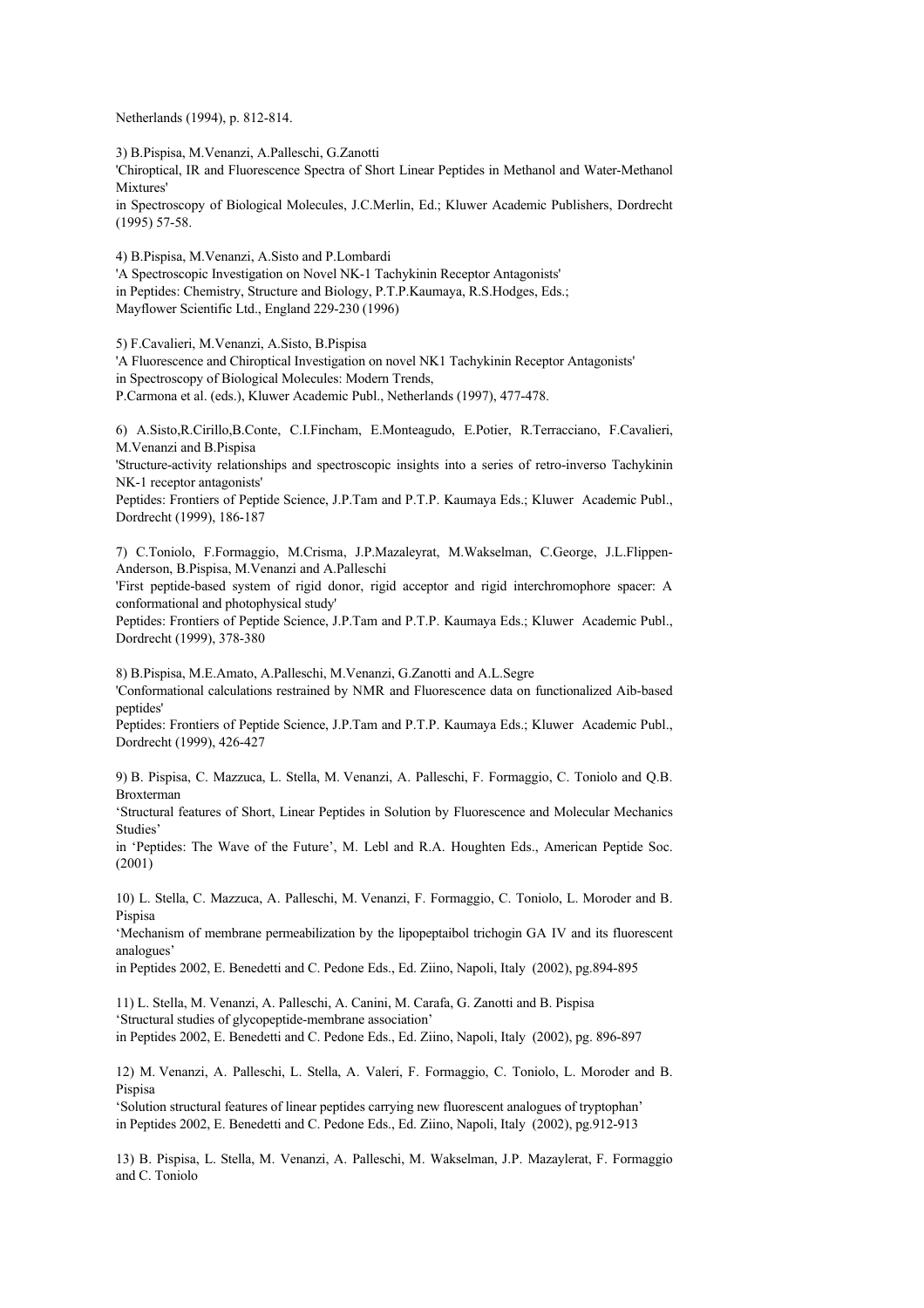'A structural study of a series of conformationally restricted hexapeptides'

in Peptide Revolution: Genomics, Proteomics & Therapeutics, M. Chorev & T.K. Sawyer (Editors), American Peptide Soc.Cardiff, CA (2004), 445-446.

14) B. Pispisa, E. Gatto, C. Mazzuca, A. Palleschi, L. Stella. M. Venanzi, F. Formaggio and C. Toniolo

'Fluorescent Analogs of Trichogin GAIV: a new insight into the mechanism of membrane permeabilization'

in Peptide Revolution: Genomics, Proteomics & Therapeutics, M. Chorev & T.K. Sawyer (Editors), American Peptide Soc.Cardiff, CA (2004), 879-880

15) C. Mazzuca, L. Stella, M. Venanzi, J.Z. Pedersen, L. Moroder, M. Didone', F. Formaggio, C. Toniolo and B. Pispisa

'Membrane topology and mechanism of pore formation of the antibiotic lipopetide trichogin GA IV' in Peptide 2004, M. Flegel, M. Fridkin, C. Gilon, Jirina Slaninova Eds., Kenes Int, 2005, Geneva (Switzerland), pg. 507-508.

16) G. Pace, L. Stella, M. Venanzi, M. De Crescenzi, G. Marletta, C. Satriano, F. Formaggio, C. Toniolo and B. Pispisa

'Peptide self-assembled monolayers on a gold surface'

in Peptide 2004, M. Flegel, M. Fridkin, C. Gilon, Jirina Slaninova Eds., Kenes Int, 2005, Geneva (Switzerland), pg. 1083-1084.

17) D. Monti, M. Venanzi, R. Paolesse, C. Di Natale, A. D'Amico, M.G. Manera and R. Rella 'Spontaneous deposition of amphiphilised porphyrin ordered film on glass' in Sensors and Microsystems, C. Di Natale, A. D'Amico, G. Martinelli, M.C. Carotta and V. Guidi Eds., World Sci. Publ. Co., 2005, Singapore, pg. 30-36.

18) L. Stella, M. Burattini, C. Mazzuca, A. Palleschi, M. Venanzi, C. Peggion and C. Toniolo 'Alamethicin interaction with lipid membranes: a spectroscopic study on synthetic analogs' In 'Understanding biology using peptides', S.E. Blondelle Ed., American Peptide Society, 2007, 281-282.

19) L. Stella, G. Bocchinfuso, E. Gatto, A. Palleschi, M. Venanzi, D. Zavallone, A. Bettio, F. Formaggio, C. Toniolo and B. Pispisa

'Intramolecular triplet quenching by nitroxide radicals as a tool for determining peptide secondary structure in solution'

In 'Understanding biology using peptides', S.E. Blondelle Ed., American Peptide Society, 2007, 603-604.

20) B. Pispisa, E. Gatto, G. Bocchinfuso, A. Palleschi, L. Stella, M. Venanzi, F. Formaggio and C. Toniolo

'A time-resolved spectroscopy study on peptide folding'

In 'Understanding biology using peptides', S.E. Blondelle Ed., American Peptide Society, 2007, 605-606.

21) E. Gatto, M. Venanzi, L. Stella, L. Lorenzelli, F. Formaggio, C. Toniolo and G. Marletta 'Photocurrent generation by self-assembled peptide monolayers on interdigitated gold microelectrodes'

in PEPTIDES 2006, K. Rolka, P. Rekowski, J. Silberring Eds., Kenes Int., Geneva, Switzerland, 2007, 98-99.

22) E. Gatto, L. Stella, G. Bocchinfuso, A. Palleschi, M.E. Palleschi, F. Formaggio, C. Toniolo and M. Venanzi,

'Engineering bioinspired luminescent probes: antimicrobial peptides chelating lanthanide ions' in PEPTIDES 2006, K. Rolka, P. Rekowski, J. Silberring Eds., Kenes Int., Geneva, Switzerland, 2007, 96-97.

23) F. Formaggio, I. Guryanov, C. Toniolo Q.B. Broxterman, B. Kaptein, E. Gatto, A. Palleschi, L. Stella and M. Venanzi

'Directional Electron Transfer in conformationally-constrained 3,10-helical oligopeptides' in PEPTIDES 2006, K. Rolka, P. Rekowski, J. Silberring Eds., Kenes Int., Geneva, Switzerland,